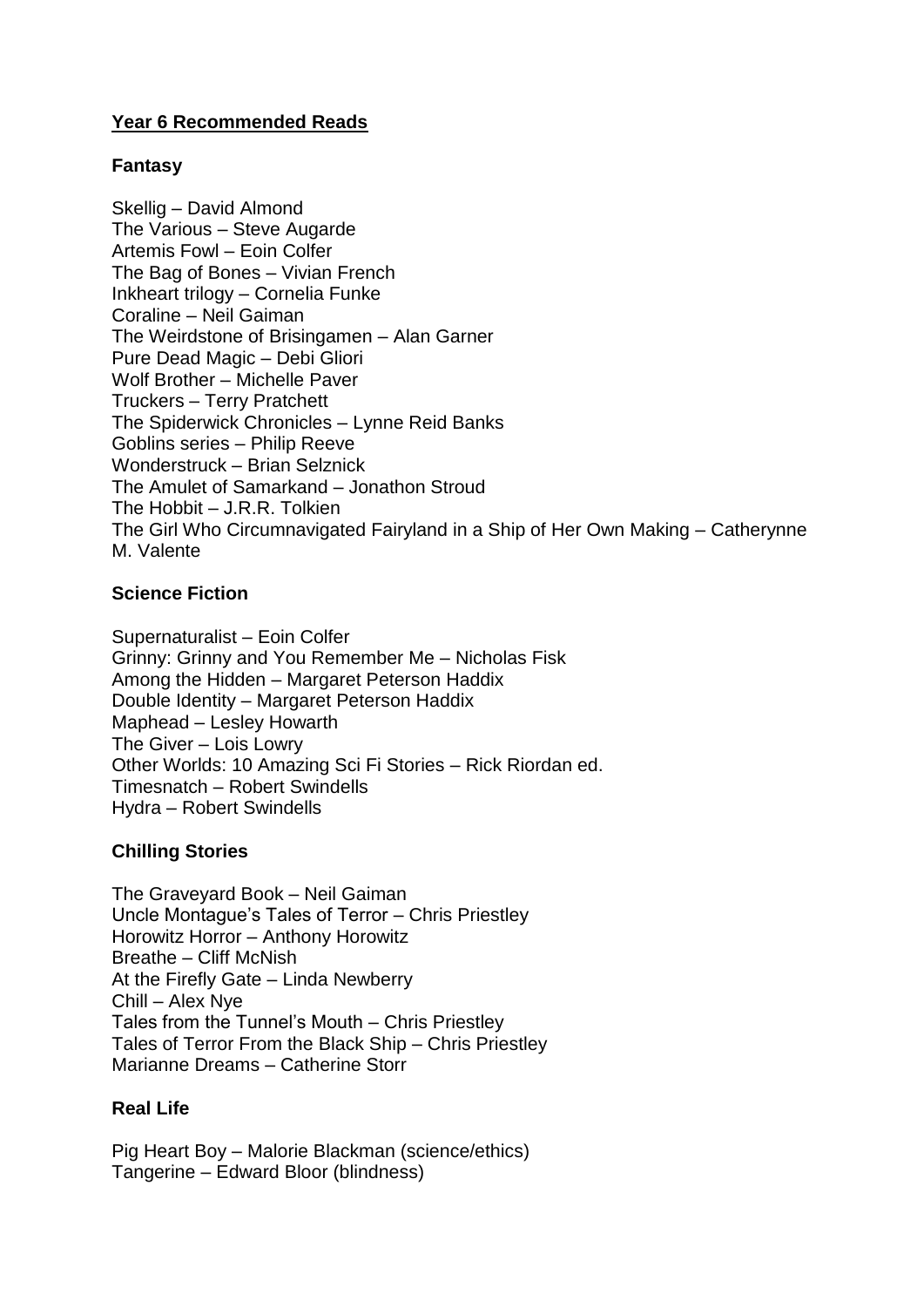The Eighteenth Emergency – Betsy Byars (bullying) The 10PM Question – Kate De Gold (worry/anxiety) Running on Cracks – Julia Donaldson (running from home – mature themes) Step By Wicked Step – Anne Fine (step parenting) Dead End in Norvelt – Jack Gantos (boredom, friendship) Love, Aubrey – Suzanne LaFleur (family) Hangman - Julia Jarman (bullying) The View from Saturday – E.L. Konisburg (friendship) The Other Side of Truth – Bevery Naidoo (refugee) Wonder – R.J. Palacio (appearance)

#### **Adventure**

Noah Barleywater Runs Away – John Boyne Ruby Holler – Sharon Creech Danny: the champion of the world – Roald Dahl The Miraculous Journey of Edward Tulane – Kate DiCamillo Stormbreaker – Anthony Horowitz The Devil and his Boy – Anthony Horowitz Journey to the River Sea – Eva Ibbotson From the Mixed-Up Files of Mrs. Basil E. Frankweiler – E. L. Konigsburg Outlaw: the Legend of Robin Hood – Tony Lee The Ghost of Thomas Kempe – Penelope Lively Mortal Engines – Phillip Reeves Varjak Paw – S. F. Said

## **Narratives – some of the below are picture books to help inspire the reader's imagination.**

The Mysteries of Harris Burdick – Chris Van Allsburg FArTHER – Grahame Baker-Smith Journey – Aaron Becker Train to Somewhere – Eve Bunting The Princess Blankets – Carol Ann Duffy The Gift –Carol Ann Duffy The Wolves in the Walls – Neil Gaiman Illus. by Dave McKean Wolves – Emily Gravett Way home – Libby Hathorn Beware, Beware – Susan Hill The Red Tree – Shaun Tan The Arrival – Shaun Tan Tales from Outer Suburbia – Shaun Tan Eric – Shaun Tan Rules of Summer – Shaun Tan The Lost Thing – Shaun Tan (book and animation) How to Live Forever – Colin Thompson The Tower to the Sun – Colin Thompson